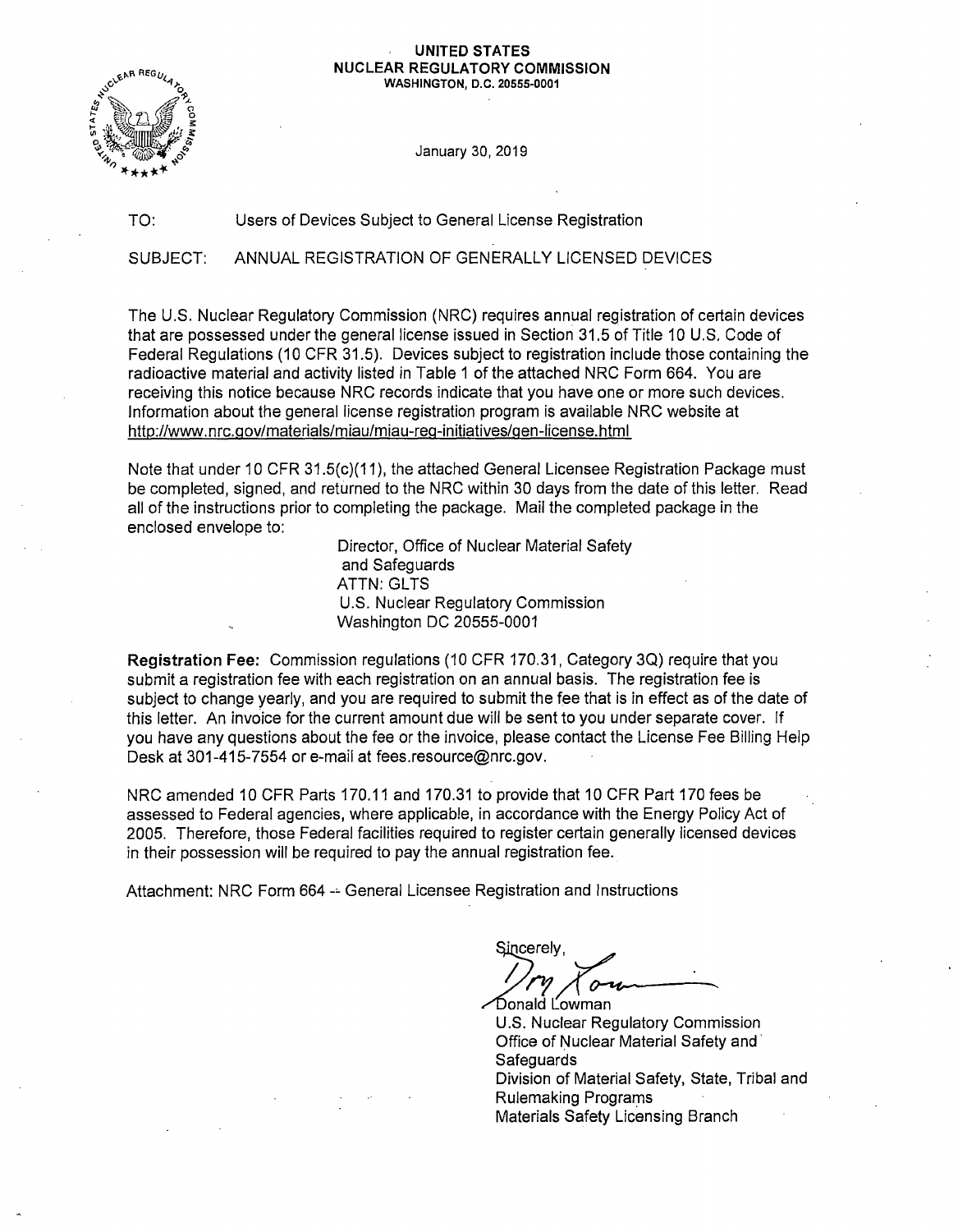#### **INSTRUCTIONS FOR COMPLETING NRC FORM 664 ''GENERAL LICENSEE REGISTRATION"**

- Review all six sections of this registration form. If any information is incorrect or missing, make corrections in the applicable boxes. If you have more devices than space provided in the form, **copy the form before starting, as needed.** Use black ink and print in **CAPITAL LETTERS.** Start information in the first box provided. If the information contains a number with  $\ddot{a}$  dash (-) or a decimal point (.), include the dash or decimal point as an individual character. . Use the "ø" character to represent the number O (zero).
- Verify information about the devices by reviewing the label on the outside of the device. **For safety** reasons, DO NOT TRY TO TAKE APART any device to verify this information. If you are uncertain how to identify the device's label, contact the device's manufacturer or an authorized service agent for this information. Also, contact the manufacturer for any additional information about NRC requirements. You may also review 10 CFR 31.5 and other appiicable regulations on the NRC web site at http://www.nrc.gov/reading rm/doc collections/cfr/, or review specific information about the general licensee project at

http://www.nrc.gov/materials/miau/miau-reg-initiatives/gen-license.html.

**Note to specific licensees:** If you believe the device(s) listed on the registration form are possessed under your specific license, then verify the device label does not state the device is subject to a general license. If the labels indicate the device is subject to a general license, then complete the registration form as instructed below. If not, complete the registration as instructed below, however, in Section 2, follow the instructions for "not in possession of device" and complete one Section 4 page per device transferred to your specific license.

**Section 1 - General Licensee Information.** Provide the requested information about you, the general licensee.

On Page 1, provide the street address/location where your device(s) are used. For portable devices, provide the storage location. P.O. Box addresses are not allowed.

Do not write in the box marked **For NRC Use Only.** 

 $\sim$  .

On Page 2, provide the name, telephone number, and title of the individual responsible for your device(s), and a mailing address where correspondence about your device(s) can be sent. The mailing address should be specific to the physical location where the devices are used and/or stored (P.O. boxes may be used if this is the only available mailing address). The individual indicated in this section as responsible for your device(s) must also verify and sign the form in Section 5.

**Section 2** - **Devices Subject to Registration.** This section lists each device Subject to registration and in your possession, according to NRC records. Devices subject to registration include those containing at least one of the radionuclides listed in Table 1, with the activity indicated, at the time of manufacture.  $\mathcal{A}^{\mathrm{c}}$  and  $\mathcal{A}^{\mathrm{c}}$ 

|  | <b>Table 1. Criteria for Registration</b> |
|--|-------------------------------------------|
|  |                                           |

| Radionuclide                                              | Activity greater than or equal to: |
|-----------------------------------------------------------|------------------------------------|
| Strontium-90, Radium-226                                  | 3.7 megabecquerel (0.1 millicurie) |
| Cobalt-60, Curium-244, Americium-241, and Californium-252 | 37 megabecquerel (1 millicurie)    |
| Cesium-137                                                | 370 megabecquerel (10 millicurie)  |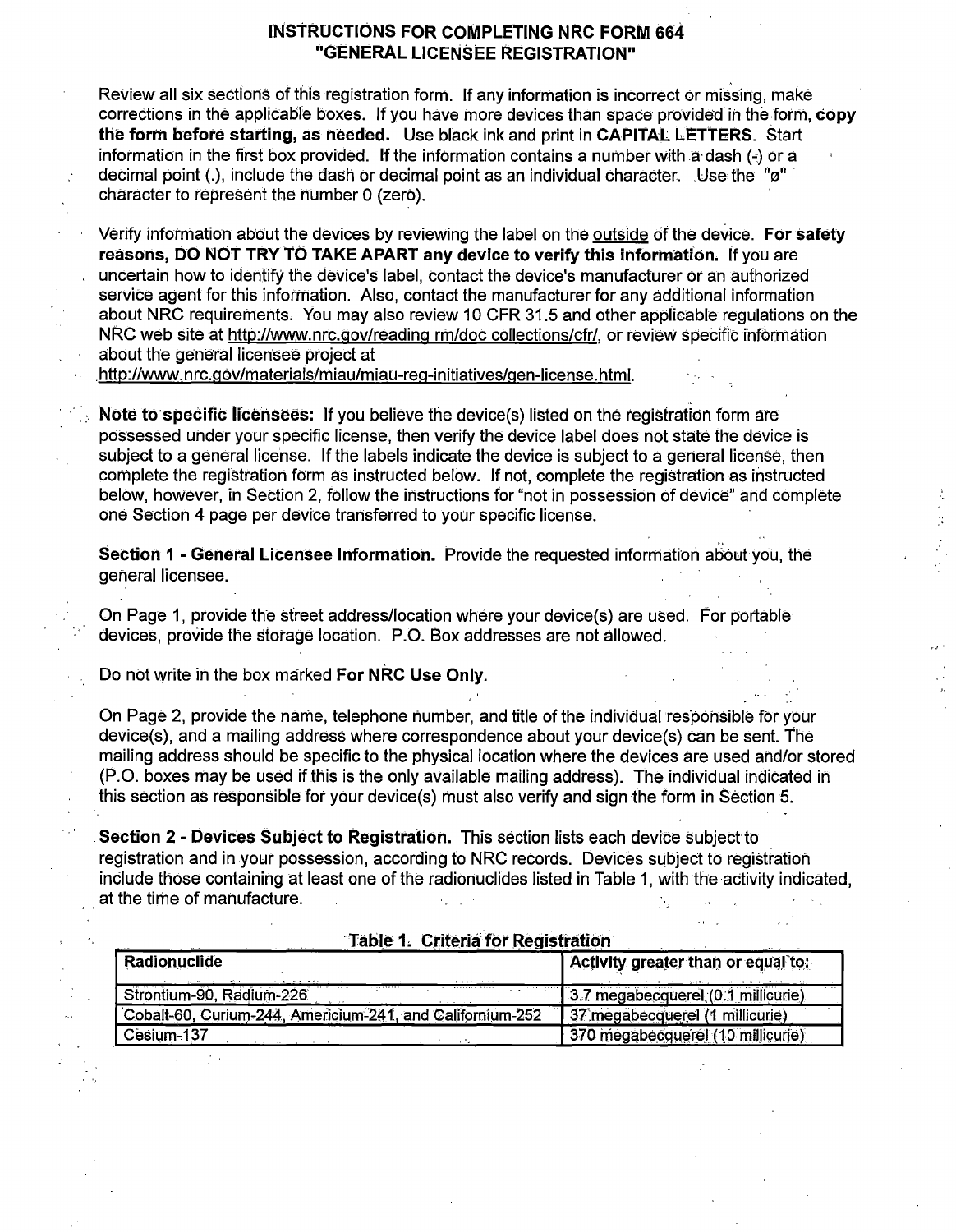Use the codes from Table 2 when correcting isotope information for devices in this section. If you do not possess a device on this list, blacken the "not in possession of device" circle, and provide the relevant information in Section 4. Note that each device is assigned a unique six-digit number called the NRC Device Key.

| Radionuclide    | Code for form            | Radionuclide | Code for form |
|-----------------|--------------------------|--------------|---------------|
| Americium-241   | <b>AM241</b>             | Curium-244   | <b>CM244</b>  |
| Californium-252 | $\cdots$<br><b>CF252</b> | Strontium-90 | <b>SR90</b>   |
| Cesium-137      | CS <sub>137</sub>        | Radium-226   | <b>RA226</b>  |
| Cobalt-60       | <b>CO60</b>              |              |               |

#### Table 2. Isotone Codes for Sections 2 and 3

**Section 3 - Additional Devices.** If you have other generally licensed devices (not listed in Section 2) that meet the conditions for registration listed in Table 1, provide information about each additional device. **Before starting, copy this section as needed for your additional devices.** Also indicate how you acquired each device by blackening the proper circle.

When entering isotope and unit information for your device(s), use the codes listed in Table 2 of · Section 2 for isotope information, and use the codes from Table 3 for unit information:

| Unit               | a matematic company and a matematic<br>Code for form | $ -$<br><b>Unit</b>                   | $\mathbf{v}^{\prime}$ and the set of the set of the set of the set of the set of the set of the set of the set of the set of the set of the set of the set of the set of the set of the set of the set of the set of the set of the se<br>Code for form |
|--------------------|------------------------------------------------------|---------------------------------------|---------------------------------------------------------------------------------------------------------------------------------------------------------------------------------------------------------------------------------------------------------|
| picocurie          | PCI                                                  | becquerel                             | BQ                                                                                                                                                                                                                                                      |
| nanocurie          | <b>NCI</b>                                           | kilobecquerel                         | KBQ                                                                                                                                                                                                                                                     |
| microcurie         | UCI                                                  | المتحالف المر<br>megabecquerel        | <b>MBQ</b>                                                                                                                                                                                                                                              |
| millicurie         | <b>MCI</b>                                           | gigabecquerel                         | <b>GBQ</b>                                                                                                                                                                                                                                              |
| curie              | CI.                                                  | terabecquerel                         | TBQ:                                                                                                                                                                                                                                                    |
|                    |                                                      |                                       |                                                                                                                                                                                                                                                         |
| pound<br>ال في الأ | LB.<br>ر بن قبلا                                     | microgram<br>いくつ こ<br>$1 - 2 = 1 - 1$ | UĢ                                                                                                                                                                                                                                                      |
|                    | $\overline{a}$                                       | milligram                             | MG                                                                                                                                                                                                                                                      |
| kilogram           | KG:                                                  | gram                                  | $\sim$                                                                                                                                                                                                                                                  |

**Table 3. Unit Codes for Section 3.** 

**Section 4** - **Not in Possession of Device.** Use this section to report any devices that are listed in Sections 2 or 6, but that you no longer possess. **Before starting, copy this section as needed for additional devices that are not in your possession.** Enter the NRG Device Key, as listed in Section 2 or 6. Blacken the circle (choose only one) that best describes the disposition of the device and complete the rest of the section as appropriate.

**Section 5** - **Certification and Signature.** The responsible individual must certify, sign, and date Section 5.

**Section 6** - **Devices Not Subject to Registration.** This list contains information about devices that NRC records indicate are in your possession, but **are not subject to registration.** If you no longer have one or more of the listed devices, you are required to make a transfer report to NRC in accordance with 10 GFR 31.5(c)(8) or (9), as applicable. You may use Section 4 for this purpose. · This section does not list any static eliminators containing polonium-210 (Po-210), or luminous exit signs containing tritium (H-3). These devices are not subject to registration, and are not included in this section in an effort to reduce the length of this form.

.<br>1998 - Latin Harry Barnett, amerikanischer Karl (b. 1989) **RETURN THE CO'MPLETEO FORM IN THE ENCLOSED ENVELOPE WITH PROPER**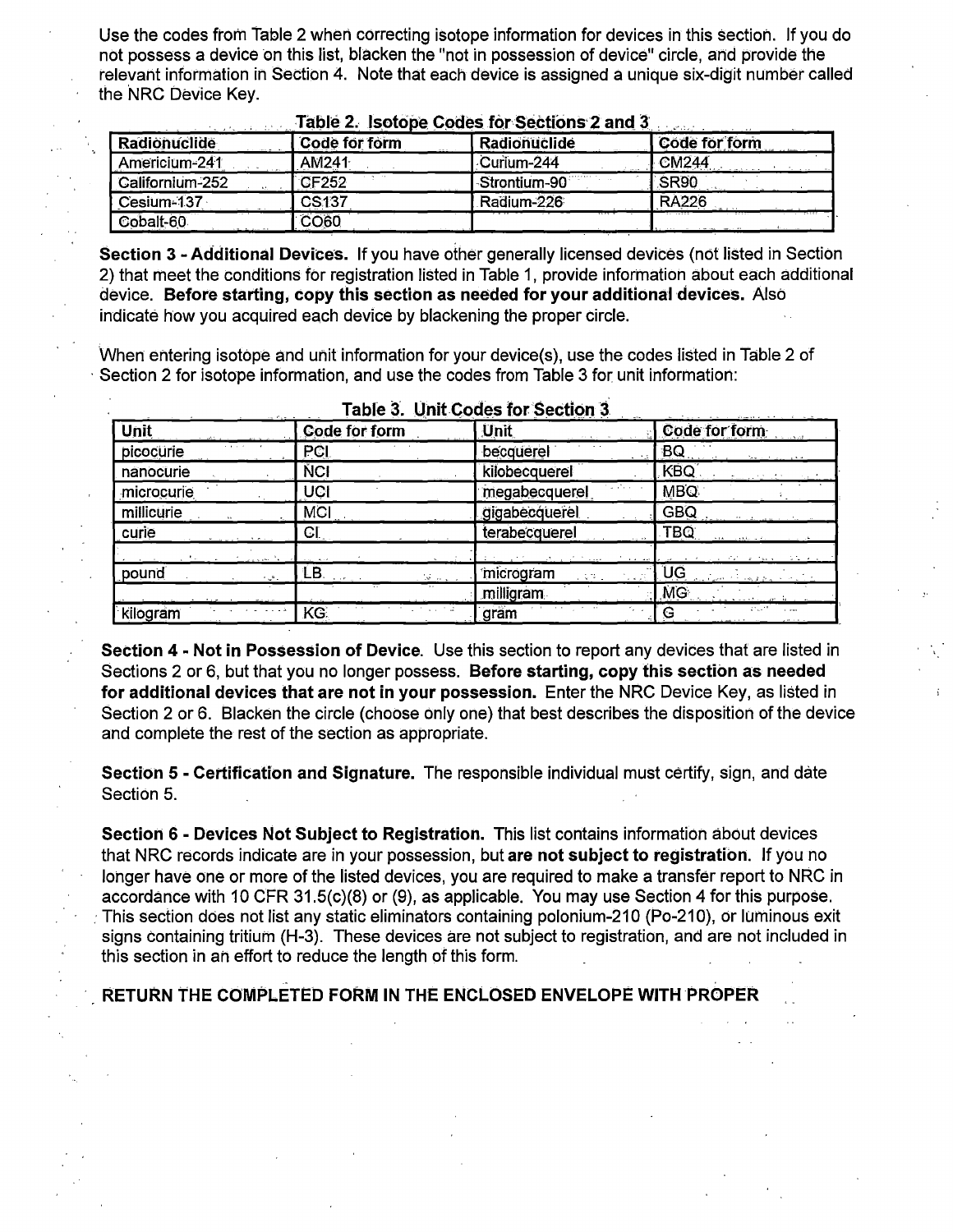



**NRC FORM 664** 

(04 - 2018) 10 CFR 31.5

# **GENERAL LICENSEE REGISTRATION**

#### **APPROVED BY 0MB: NO. 3150-0198 0MB EXPIRATION DATE: 02/28/2019**

SECTION 1 PAGE 1 of 2

·Estimated burden per response to comply with this mandatory collection request 20 minutes. **NRG will** use this informationto track general licencees and their devices to ensure a higher level of device accountability. Send comments regarding burden estimate to the FOIA, Privacy, and Information Collection Branch (T-5 F53), U.S. Nuclear Regulatory Commission, Washington, DC 205555-0001, or by internet e-mail to lnfocollects. Resource@nrc.gov, and to the DeskOfficer, Office of Information and Regulatory Affairs, NEOB-10202, (3150-0198), Office of Management and Budget, Washington, DC 20503. If a means used to impose an information collection does not display a currently valid 0MB control number, the NRG may not conduct or sponsor, and a person is not required to respond to, the information collection.

Complete all six sections of this registration form. If any of the preprinted information is incorrect, provide the changes in the applicable boxes. USE CAPITAL LETTERS.

**General License Registration Number**  · **GL.-718177-24 SECTION 1** - **GENERAL LICENSEE INFORMATION** 

**Enter the company name and the street address for the physical location of use for your device(s). For portable devices, specify the primary storage location. Do not use P.O. Boxes.** 

| Company Name:   | <b>INDUSTRIAL DIELECTRICS, INC.</b>                                                                             |
|-----------------|-----------------------------------------------------------------------------------------------------------------|
|                 |                                                                                                                 |
| Department:     | <b>SMC</b>                                                                                                      |
|                 | $\bigoplus_{i=1}^p \mathcal{F}_i$                                                                               |
| Address Line 1: | 407 S. 7TH ST                                                                                                   |
|                 |                                                                                                                 |
| Address Line 2: |                                                                                                                 |
|                 | $\mathcal{F}$ . $\mathcal{F}$                                                                                   |
| City:           | <b>NOBLESVILLE</b>                                                                                              |
|                 | $S_2 \rightarrow$                                                                                               |
| State: IN       | Zip Code: 46060<br>्रह                                                                                          |
|                 | For NRC Use Only<br>Category:<br>(Do not write here)<br>Packet Receipt Date (MMDDYYYY):                         |
|                 | <b>Accession Number:</b>                                                                                        |
|                 | and the state of the state of the state of the state of the state of the state of the state of the state of the |







**U.S. NUCLEAR REGULARTORY COMMISSION**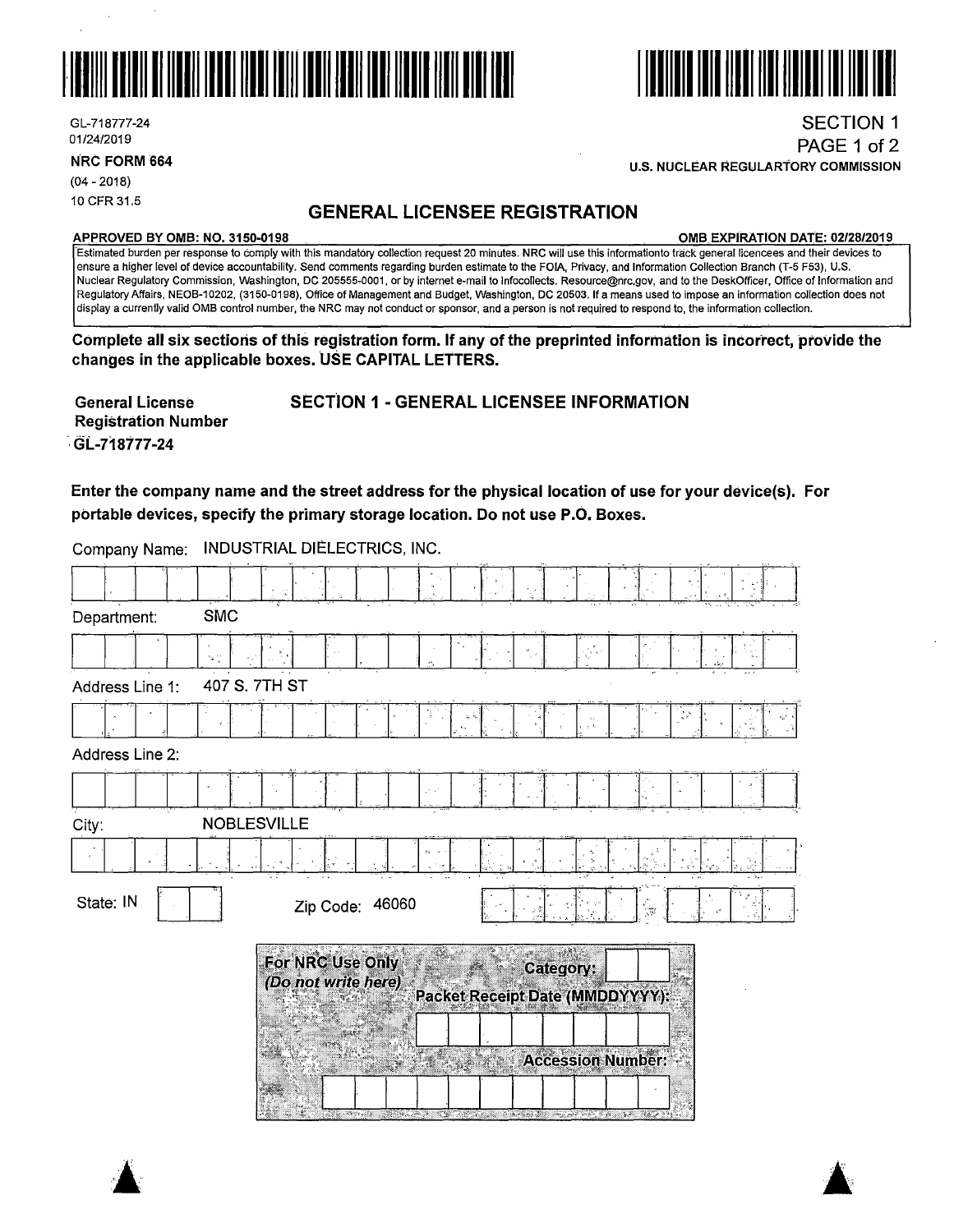



GL-718777-24 01/24/2019

**SECTION 1** PAGE 2 of 2

> $\beta$  $\hat{\vec{v}}$

ý,

# **SECTION 1 - GENERAL LICENSEE INFORMATION (Continued)**

Enter the name, telephone number and title of the person who is the responsible individual for the device(s).

| Last Name: SNYDER                                                                                                                                                                       |                   |
|-----------------------------------------------------------------------------------------------------------------------------------------------------------------------------------------|-------------------|
| ీ<br>جائم                                                                                                                                                                               |                   |
| <b>RICH</b><br>First Name:                                                                                                                                                              | Middle Initial:   |
| $\begin{array}{c} \mathbb{E}[\mathbb{E}_{\mathbb{E}_{\mathbb{E}_{\mathbb{E}}}}] \\ \mathbb{E}_{\mathbb{E}_{\mathbb{E}}}\mathbb{E}_{\mathbb{E}_{\mathbb{E}}}} \end{array}$<br>s la ja pa | ्हे।<br>स         |
| <b>Business Telephone Number:</b><br>(317) 773-1766                                                                                                                                     | 190<br>Extension: |
|                                                                                                                                                                                         |                   |
| Title:<br><b>ENGINEER &amp; EHS MANAGER</b>                                                                                                                                             |                   |
|                                                                                                                                                                                         |                   |
|                                                                                                                                                                                         |                   |
| Enter the mailing address where correspondence regarding your device(s) should be sent.                                                                                                 |                   |
| <b>INDUSTRIAL DIELECTRICS</b><br>Department:                                                                                                                                            |                   |
|                                                                                                                                                                                         |                   |
| 407 S. 7TH ST<br>Address Line 1:                                                                                                                                                        |                   |
| ھ ڳ                                                                                                                                                                                     |                   |
| Address Line 2:                                                                                                                                                                         |                   |
|                                                                                                                                                                                         |                   |
| <b>NOBLESVILLE</b><br>City:                                                                                                                                                             |                   |
|                                                                                                                                                                                         |                   |
| Zip Code: 46060<br>State: IN                                                                                                                                                            | Ra                |
|                                                                                                                                                                                         |                   |
|                                                                                                                                                                                         |                   |
|                                                                                                                                                                                         |                   |

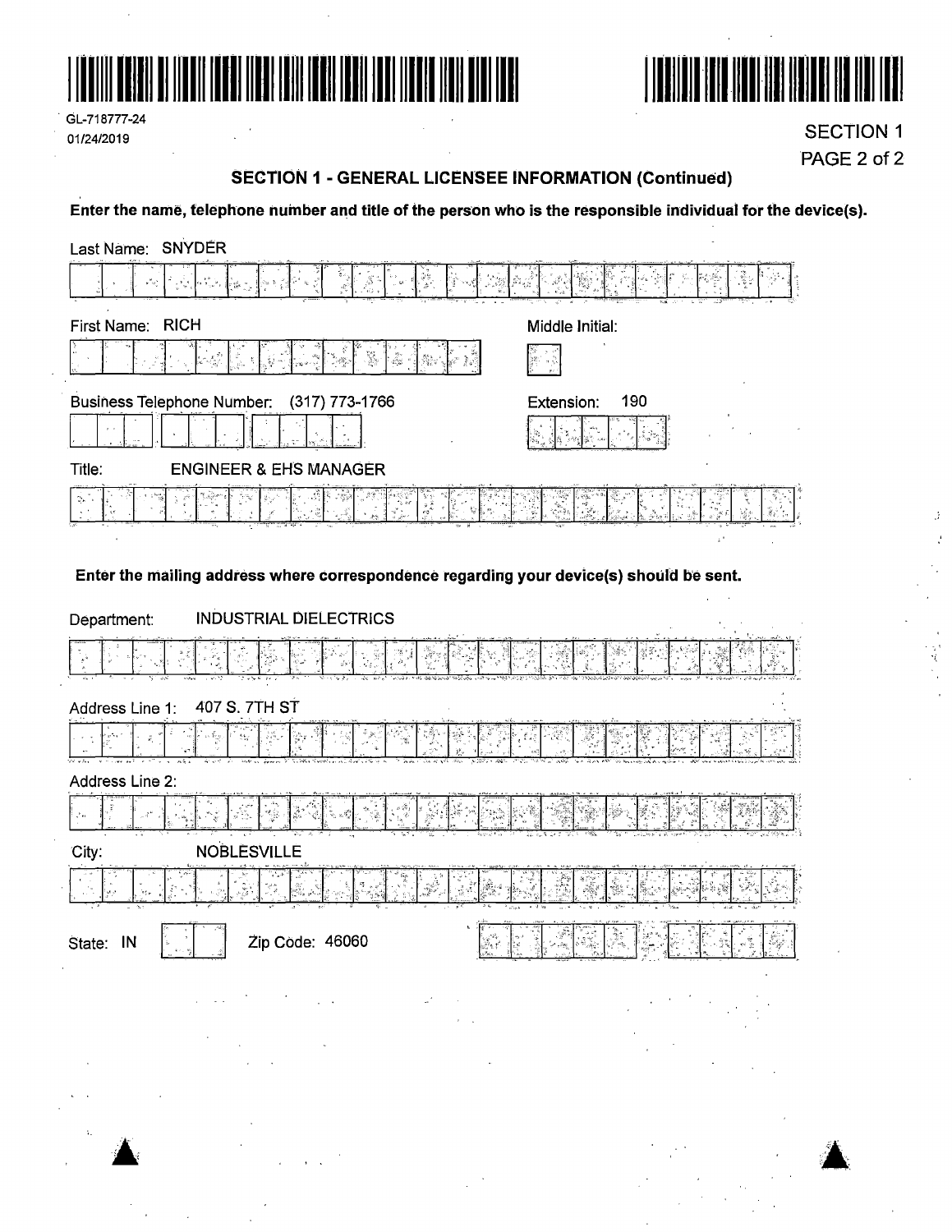| GL-718777-24<br>01/24/2019           | SECTION 2 - DEVICES SUBJECT TO REGISTRATION                                                   | <b>SECTION 2</b>                  |
|--------------------------------------|-----------------------------------------------------------------------------------------------|-----------------------------------|
|                                      | Our records indicate that you have these devices. Please updtae the information as necessary. | PAGE 1 of 3                       |
| <b>NRC Device Key</b>                | 735512 (Internal Control Number)                                                              |                                   |
| Distributor/Dustributed By:          | <b>NDC Technologies</b>                                                                       |                                   |
|                                      |                                                                                               |                                   |
| Distributor License Number.          | 1933-19GL                                                                                     |                                   |
|                                      |                                                                                               |                                   |
| Manufacturer name:                   | NDC INFRARED ENGINEERING INC                                                                  |                                   |
|                                      |                                                                                               |                                   |
| Device Model (Not Source Model): 101 |                                                                                               |                                   |
|                                      |                                                                                               |                                   |
| Device Serial Number:                | 12968                                                                                         |                                   |
|                                      |                                                                                               |                                   |
|                                      |                                                                                               |                                   |
| Transfer Date:<br>07/15/2005         | t i Kal                                                                                       | Not in possession of device (Also |
|                                      |                                                                                               | complete Section 4.)              |
| MM<br>DD                             | <b>YYYY</b>                                                                                   |                                   |
| Isotope (e.g. AM241)                 | Activity (e.g. 1005)                                                                          | Unit (e.g. mCi)                   |
| 1<br>AM241                           | 80                                                                                            | mCi                               |
|                                      |                                                                                               |                                   |
|                                      |                                                                                               |                                   |
|                                      |                                                                                               |                                   |
| 3                                    |                                                                                               |                                   |
|                                      |                                                                                               |                                   |
|                                      |                                                                                               |                                   |
| 5                                    |                                                                                               |                                   |
|                                      |                                                                                               |                                   |
| 6                                    |                                                                                               |                                   |
|                                      |                                                                                               |                                   |
|                                      |                                                                                               |                                   |
|                                      |                                                                                               |                                   |
|                                      |                                                                                               |                                   |
|                                      |                                                                                               |                                   |
|                                      |                                                                                               |                                   |

医鼻部的 医红色 人名英格兰人姓氏法德的变体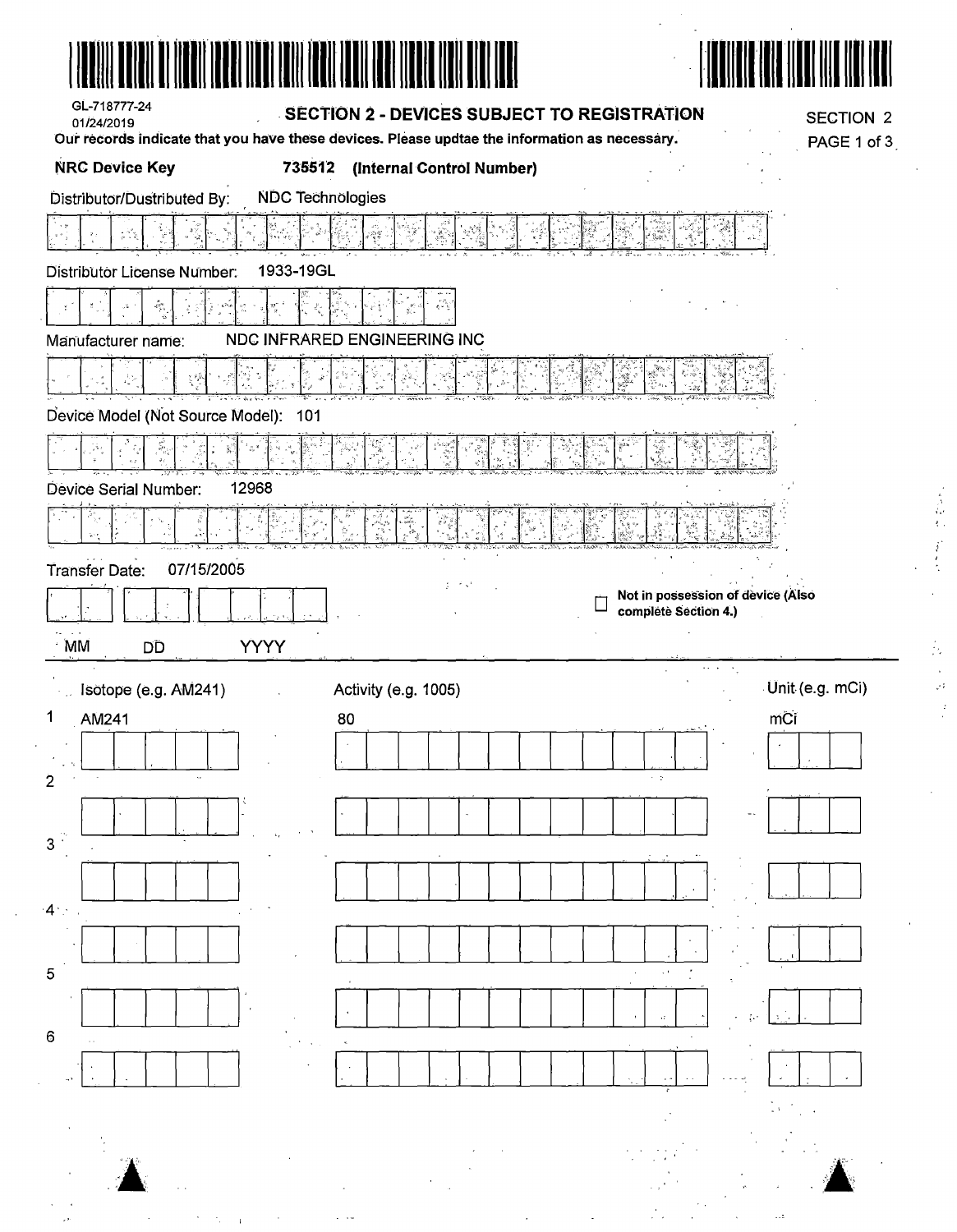| GL-718777-24<br>01/24/2019                                     | SECTION 2 - DEVICES SUBJECT TO REGISTRATION                                                   | <b>SECTION 2</b>                                          |
|----------------------------------------------------------------|-----------------------------------------------------------------------------------------------|-----------------------------------------------------------|
|                                                                | Our records indicate that you have these devices. Please updtae the information as necessary. | PAGE 2 of 3                                               |
| <b>NRC Device Key</b><br>819331                                | (Internal Control Number)                                                                     |                                                           |
| <b>NDC Technologies</b><br>Distributor/Dustributed By:         |                                                                                               |                                                           |
|                                                                |                                                                                               |                                                           |
| 1933-19GL<br>Distributor License Number:                       |                                                                                               |                                                           |
|                                                                | تأذر                                                                                          |                                                           |
| Manufacturer name:                                             | NDC INFRARED ENGINEERING INC                                                                  |                                                           |
|                                                                | ğ,                                                                                            |                                                           |
| Device Model (Not Source Model):<br>101                        |                                                                                               |                                                           |
|                                                                | $\mathbf{R}_{\mathbf{a}}$ ,                                                                   |                                                           |
| 3508951<br>Device Serial Number:                               |                                                                                               |                                                           |
|                                                                |                                                                                               |                                                           |
| 11/29/2011<br>Transfer Date:<br>MM<br><b>YYYY</b><br><b>DD</b> |                                                                                               | Not in possession of device (Also<br>complete Section 4.) |
| State (e.g. AM241)                                             | Activity (e.g. 1005)                                                                          | Unit (e.g. mCi)                                           |
| $\ddot{\mathbf{1}}$<br>AM241                                   | 25                                                                                            | mCi                                                       |
|                                                                |                                                                                               |                                                           |
| $\overline{2}$                                                 |                                                                                               | $\cdots$                                                  |
| 3 <sup>2</sup>                                                 |                                                                                               |                                                           |
| $\ddot{4}$                                                     |                                                                                               |                                                           |
| 5.                                                             |                                                                                               |                                                           |
|                                                                | $\sim 10$                                                                                     | ٠                                                         |
| 6.                                                             | $\overline{\mathcal{I}}$                                                                      |                                                           |

 $\label{eq:2.1} \frac{1}{\sqrt{2}}\int_{\mathbb{R}^3}\frac{1}{\sqrt{2}}\left(\frac{1}{\sqrt{2}}\right)^2\frac{1}{\sqrt{2}}\left(\frac{1}{\sqrt{2}}\right)^2\frac{1}{\sqrt{2}}\left(\frac{1}{\sqrt{2}}\right)^2.$ 

k)<br>S

 $\frac{1}{2}$ 

Å

 $\frac{1}{\sqrt{2}}$ 

 $\frac{1}{2}$ 

网络红 医心理 人名格兰特尔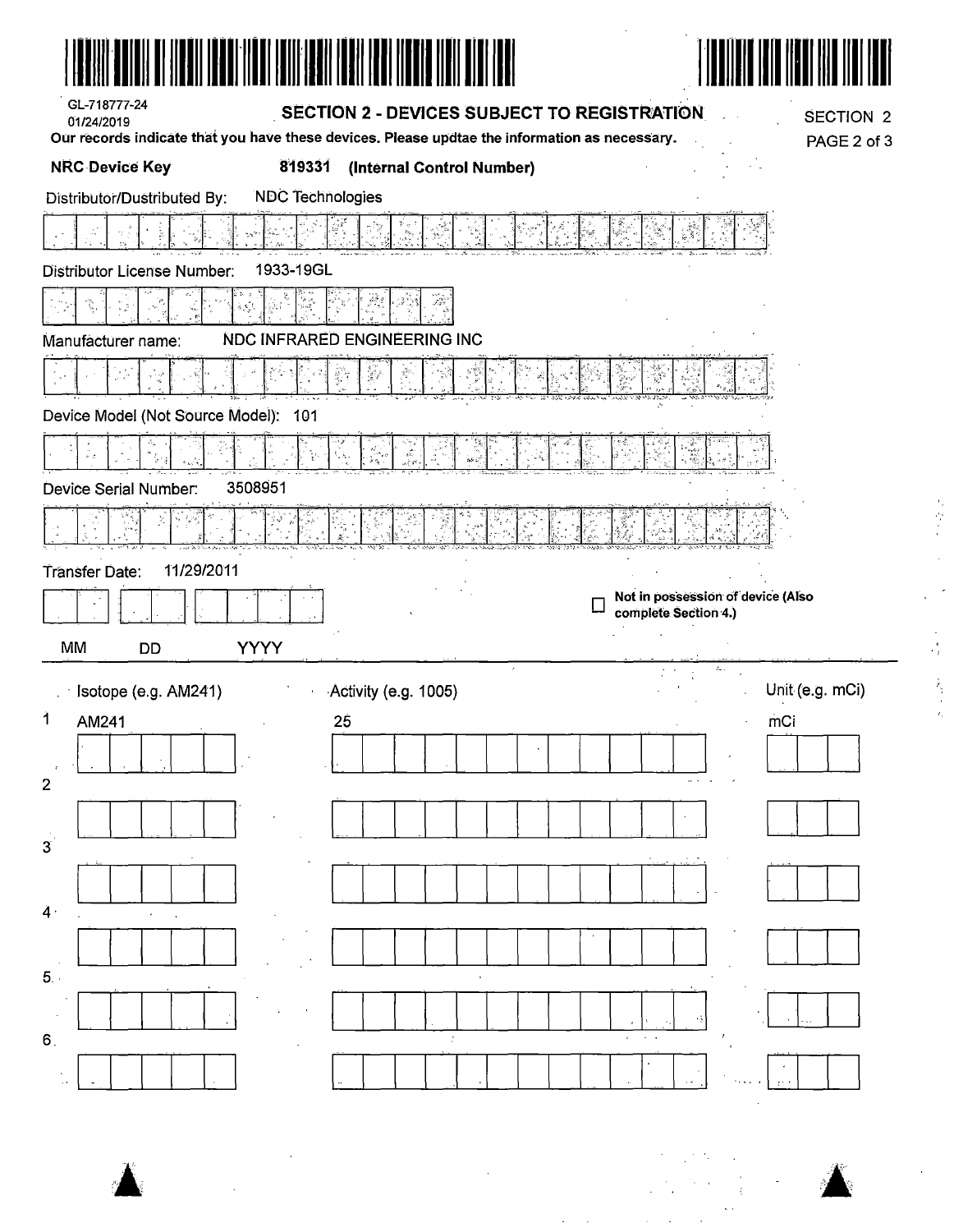| 01/24/2019                         | GL-718777-24                         |                  | <b>SECTION 2 - DEVICES SUBJECT TO REGISTRATION</b> |                                           | Our records indicate that you have these devices. Please updtae the information as necessary. |           |                                                |                                   | <b>SECTION 2</b><br>PAGE 3 of 3 |
|------------------------------------|--------------------------------------|------------------|----------------------------------------------------|-------------------------------------------|-----------------------------------------------------------------------------------------------|-----------|------------------------------------------------|-----------------------------------|---------------------------------|
|                                    | <b>NRC Device Key</b>                |                  | 837074                                             |                                           | (Internal Control Number)                                                                     |           |                                                |                                   |                                 |
|                                    | Distributor/Dustributed By:          |                  |                                                    | <b>NDC Technologies</b>                   |                                                                                               |           |                                                |                                   |                                 |
| $\overline{\xi}$ $\overline{\psi}$ |                                      |                  |                                                    |                                           |                                                                                               |           |                                                |                                   |                                 |
|                                    | Distributor License Number:          |                  | 1933-19GL                                          |                                           |                                                                                               |           |                                                |                                   |                                 |
|                                    |                                      | šie<br>$\vec{x}$ |                                                    |                                           |                                                                                               |           |                                                |                                   |                                 |
|                                    | Manufacturer name:                   |                  |                                                    |                                           | <b>NDC INFRARED ENGINEERING INC</b>                                                           |           |                                                |                                   |                                 |
| $\mathcal{I}_{\alpha,2}$           | ್ಯ                                   |                  |                                                    | $\mathcal{P}_{\mathcal{A}}^{\mathcal{A}}$ |                                                                                               |           |                                                |                                   |                                 |
|                                    | Device Model (Not Source Model): 101 |                  |                                                    |                                           |                                                                                               |           |                                                |                                   |                                 |
|                                    |                                      |                  |                                                    |                                           |                                                                                               |           | 潔<br>$\frac{\partial \mathcal{F}}{\partial x}$ |                                   |                                 |
|                                    | Device Serial Number:                |                  | 6753431                                            |                                           |                                                                                               |           |                                                |                                   |                                 |
|                                    |                                      |                  |                                                    | . Jak<br>1왕의                              |                                                                                               |           |                                                |                                   |                                 |
|                                    |                                      |                  |                                                    |                                           |                                                                                               |           |                                                |                                   |                                 |
|                                    |                                      |                  |                                                    |                                           |                                                                                               |           |                                                |                                   |                                 |
|                                    |                                      | 06/22/2015       |                                                    |                                           |                                                                                               |           |                                                | Not in possession of device (Also |                                 |
| Transfer Date:                     |                                      |                  |                                                    |                                           |                                                                                               |           | complete Section 4.)<br>$\sim 10$              |                                   |                                 |
| МM                                 | DD                                   |                  | <b>YYYY</b>                                        |                                           |                                                                                               | $\ddotsc$ | $\sim$                                         | $\mathcal{L}_1$                   |                                 |
|                                    | Isotope (e.g. AM241)                 |                  |                                                    |                                           | Activity (e.g. 1005)                                                                          |           |                                                |                                   | Unit (e.g. mCi)                 |
| AM241                              |                                      |                  |                                                    | 25                                        |                                                                                               |           |                                                |                                   | mĈi                             |
| 1                                  |                                      |                  |                                                    |                                           |                                                                                               |           |                                                |                                   |                                 |
| $\overline{2}$                     |                                      |                  |                                                    |                                           |                                                                                               |           |                                                |                                   |                                 |
|                                    |                                      |                  |                                                    |                                           |                                                                                               |           |                                                |                                   |                                 |
|                                    |                                      |                  |                                                    |                                           |                                                                                               |           |                                                |                                   |                                 |
| 3<br>$\overline{4}$                |                                      |                  |                                                    |                                           |                                                                                               |           |                                                |                                   |                                 |
|                                    |                                      |                  |                                                    |                                           |                                                                                               |           |                                                |                                   |                                 |
| 5                                  |                                      |                  |                                                    |                                           |                                                                                               |           |                                                |                                   |                                 |
|                                    |                                      |                  |                                                    |                                           |                                                                                               |           |                                                |                                   |                                 |
| $\mathbf 6$ .                      |                                      |                  |                                                    |                                           |                                                                                               |           |                                                |                                   |                                 |

 $\sim$   $\sim$ 

 $\mathcal{L}^{\text{max}}_{\text{max}}$ 

 $\frac{1}{\sqrt{2}}$ 

 $\hat{\mathcal{E}}$ 

 $\frac{1}{\sqrt{2}}\left( \frac{1}{2}\right) ^{2}$  $\frac{1}{\sqrt{2}}$ 

 $\frac{1}{\sqrt{2}}$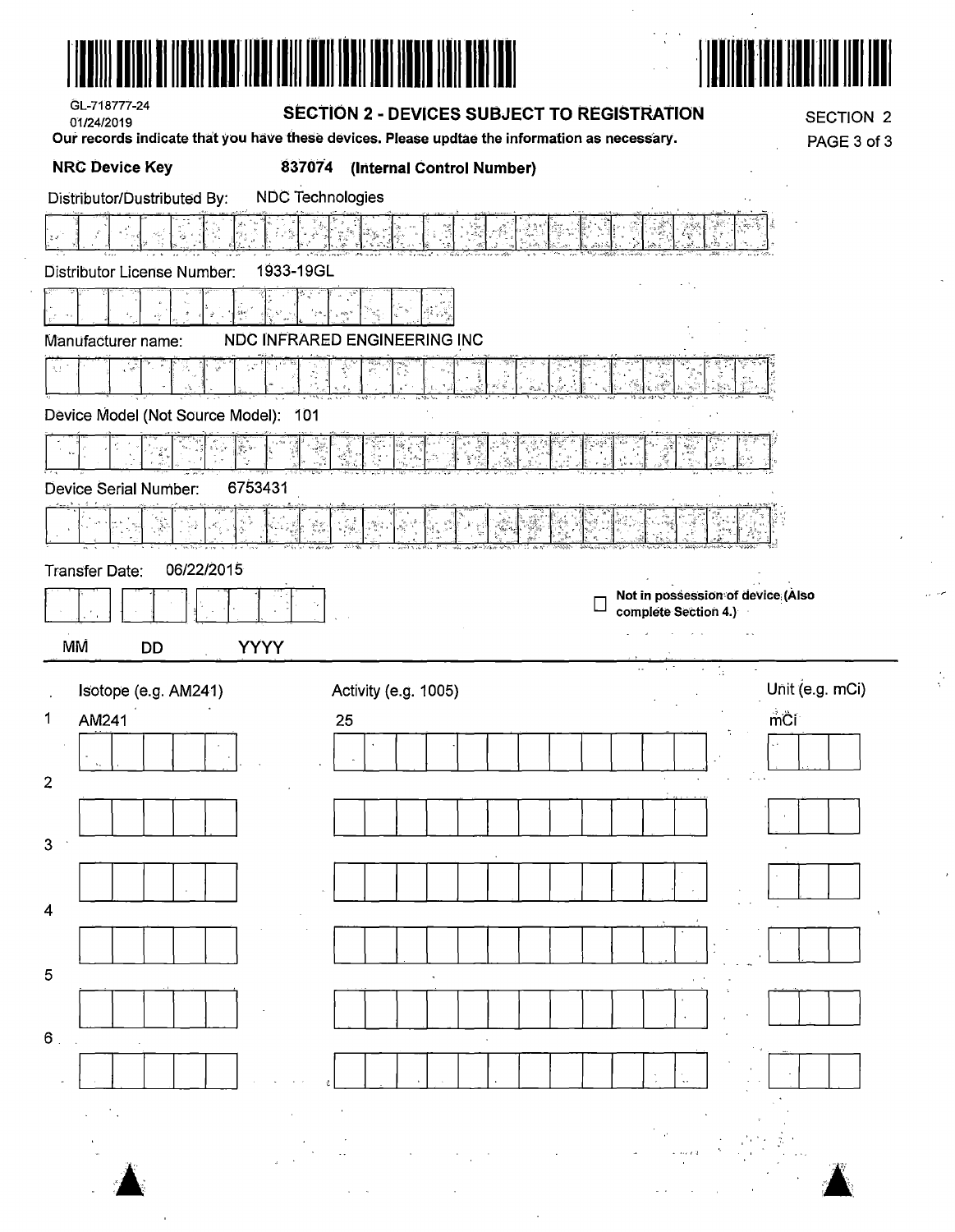



| GL-718777-24 |
|--------------|
| 01/24/2019   |

 $\overline{a}$ 

#### **SECTION 3 - ADDITIONAL DEVICES SUBJECT TO REGISTRATION**

**SECTION 3** 

 $\frac{2}{3}$ 

| Provide information about other devices you have that are subject to registration. Do not report specifically licensed devices. |                      |  |  |         |                                                  |  |                     |  |                   |           |                      |                 |     |  | PAGE 1 of 1 |                   |
|---------------------------------------------------------------------------------------------------------------------------------|----------------------|--|--|---------|--------------------------------------------------|--|---------------------|--|-------------------|-----------|----------------------|-----------------|-----|--|-------------|-------------------|
| <b>Manufacturer Name</b>                                                                                                        |                      |  |  |         |                                                  |  |                     |  |                   |           |                      |                 |     |  |             |                   |
|                                                                                                                                 |                      |  |  |         |                                                  |  |                     |  |                   |           |                      |                 |     |  |             |                   |
| <b>Initial Transferor Name</b>                                                                                                  |                      |  |  |         |                                                  |  |                     |  |                   |           |                      |                 |     |  |             |                   |
|                                                                                                                                 |                      |  |  |         |                                                  |  |                     |  |                   |           |                      |                 |     |  |             |                   |
| Initial Transferor License Number (if known)                                                                                    |                      |  |  |         |                                                  |  |                     |  |                   |           |                      |                 |     |  |             |                   |
|                                                                                                                                 |                      |  |  |         |                                                  |  |                     |  |                   |           |                      |                 |     |  |             |                   |
| Device Model Number (Not Source Model)                                                                                          |                      |  |  |         |                                                  |  |                     |  |                   |           |                      |                 |     |  |             |                   |
|                                                                                                                                 |                      |  |  |         |                                                  |  |                     |  |                   |           |                      |                 |     |  |             |                   |
| Device Serial Number                                                                                                            |                      |  |  |         |                                                  |  |                     |  |                   |           | $\ddot{\phantom{a}}$ |                 |     |  |             |                   |
|                                                                                                                                 |                      |  |  |         |                                                  |  |                     |  |                   |           |                      |                 |     |  |             |                   |
| other licensee, other source)?                                                                                                  | Isotope (e.g. AM241) |  |  | $\circ$ | <b>Other General Licensee</b><br>O Other Sources |  | Activity (e.g. 100) |  | Date Transferred: | <b>MM</b> |                      | <b>DD</b>       | 94) |  | YYYY        | - Unit (e.g. mCi) |
| 1.                                                                                                                              |                      |  |  |         |                                                  |  |                     |  |                   |           |                      | $\Lambda^{\pm}$ |     |  |             |                   |
| 2.                                                                                                                              |                      |  |  |         |                                                  |  |                     |  |                   |           |                      |                 |     |  |             |                   |
| $\mathbf{3}$                                                                                                                    |                      |  |  |         |                                                  |  |                     |  |                   |           |                      |                 |     |  |             |                   |
|                                                                                                                                 |                      |  |  |         |                                                  |  |                     |  |                   |           |                      |                 |     |  |             |                   |
| 4.                                                                                                                              |                      |  |  |         |                                                  |  |                     |  |                   |           |                      |                 |     |  |             |                   |
| 5.                                                                                                                              |                      |  |  |         |                                                  |  |                     |  |                   |           |                      |                 |     |  |             |                   |
| 6.                                                                                                                              |                      |  |  |         |                                                  |  |                     |  |                   |           |                      |                 |     |  |             |                   |
| 7.                                                                                                                              |                      |  |  |         |                                                  |  |                     |  |                   |           |                      |                 |     |  |             |                   |
| 8.                                                                                                                              |                      |  |  |         |                                                  |  |                     |  |                   |           |                      |                 |     |  |             |                   |
| 9.                                                                                                                              |                      |  |  |         |                                                  |  |                     |  |                   |           |                      |                 |     |  |             |                   |
| 10.                                                                                                                             |                      |  |  |         |                                                  |  |                     |  |                   |           |                      |                 |     |  |             |                   |
|                                                                                                                                 |                      |  |  |         |                                                  |  |                     |  |                   |           |                      |                 |     |  |             |                   |
|                                                                                                                                 |                      |  |  |         |                                                  |  |                     |  |                   |           |                      |                 |     |  |             |                   |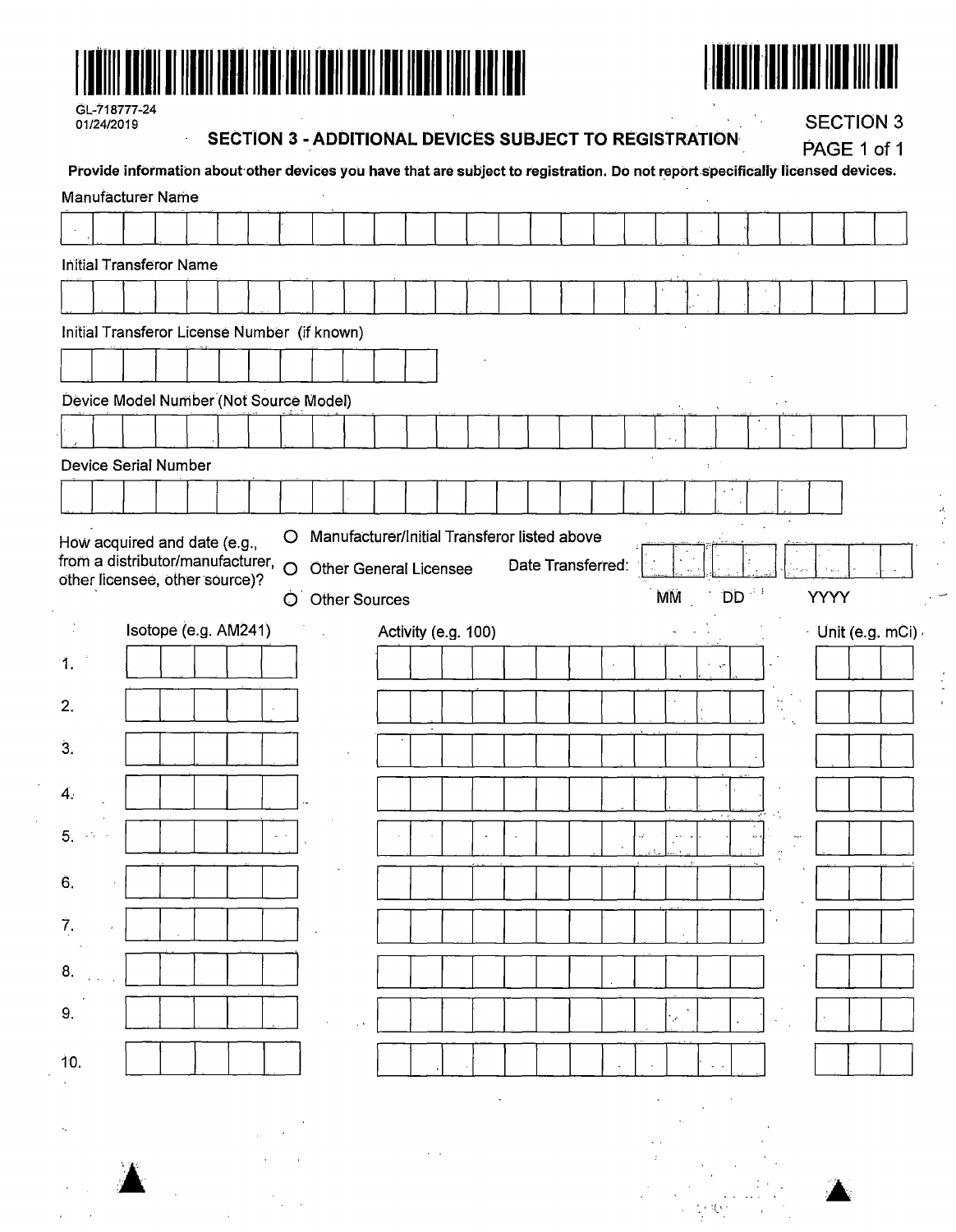

01/24/2019

SECTION 4 - NOT IN POSSESSION OF DEVICE

**SECTION 4** PAGE 1 of 1

计复数程序

 $\lambda$ 

 $\mathcal{L}(\mathbf{z}) = \mathbf{z} \in \mathbb{R}^{N \times N}$  . We have

 $\bar{\alpha}$ 

| Provide information about devices listed in Section 2 or 6, but no longer in your possession. |
|-----------------------------------------------------------------------------------------------|
|-----------------------------------------------------------------------------------------------|

| Part 1                                                                                                                            | Transfer Date:                                                                                                       |
|-----------------------------------------------------------------------------------------------------------------------------------|----------------------------------------------------------------------------------------------------------------------|
| NRC Device Key:                                                                                                                   |                                                                                                                      |
| (from Section 2 or 6)                                                                                                             | <b>MM</b><br>DD<br>YYYY                                                                                              |
| Location of the Device:                                                                                                           |                                                                                                                      |
| O Whereabouts Unknown (Complete Part 1 only)<br>$\circ$                                                                           | Transferred to another general licensee (Complete Parts 2 and 3)                                                     |
| O Never Possessed the Device (Complete Part 1 only)<br>$\circ$                                                                    | O Transferred to a Specific Licensee (Not the manufacturer)<br>(Complete Part 2)                                     |
| Returned to Manufacturer (Complete Part 1 only)<br>Part 2<br>License Number of Recipient (if transferred to a specific licensee): |                                                                                                                      |
|                                                                                                                                   |                                                                                                                      |
|                                                                                                                                   |                                                                                                                      |
| Company Name:                                                                                                                     |                                                                                                                      |
|                                                                                                                                   |                                                                                                                      |
| Department:                                                                                                                       |                                                                                                                      |
|                                                                                                                                   |                                                                                                                      |
| Address Line 1:                                                                                                                   |                                                                                                                      |
|                                                                                                                                   |                                                                                                                      |
| Address Line 2:                                                                                                                   | $\mathbb{R}^2$                                                                                                       |
|                                                                                                                                   |                                                                                                                      |
| J.<br>City:                                                                                                                       |                                                                                                                      |
|                                                                                                                                   |                                                                                                                      |
| Zip Code:<br>State:                                                                                                               | $\frac{2\pi}{3}$                                                                                                     |
| Part 3<br>Enter the name of the individual responsibe for this device:                                                            |                                                                                                                      |
| Last name:                                                                                                                        |                                                                                                                      |
|                                                                                                                                   | ÷.<br>in<br>S                                                                                                        |
| First name:                                                                                                                       | Middle Initial:                                                                                                      |
| )<br>Dreise<br>Æ<br>$\frac{p+1}{2}\frac{p}{2}$ .)<br>$\sim$                                                                       |                                                                                                                      |
| <b>Business Telephone</b><br>Number:                                                                                              | Extension:<br>والي<br>دفيغ<br>دعاء<br>$\mathcal{L}_{\mathcal{N}_{\mathcal{A}}}$<br>$\hat{\mathcal{C}}_{\mathcal{C}}$ |
| Title:                                                                                                                            |                                                                                                                      |
|                                                                                                                                   |                                                                                                                      |
|                                                                                                                                   |                                                                                                                      |
|                                                                                                                                   |                                                                                                                      |

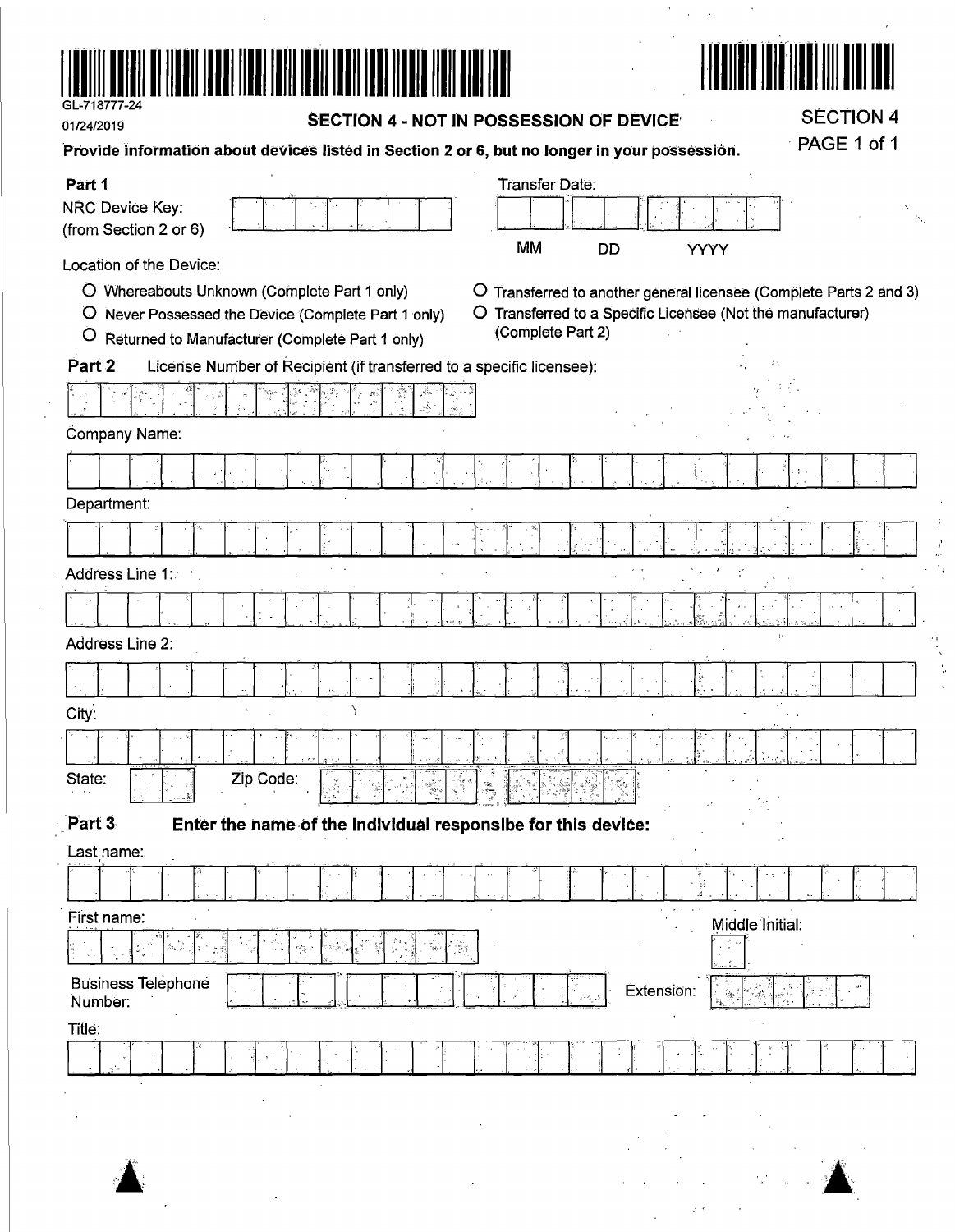



GL-718777-24 01/24/2019

### **SECTION 5** - **CERTIFICATION**

# SECTION 5 PAGE 1 of 1

**a:** 

I hereby certify that:

- A. All information contained in this registration is true and complete to the best of my knowledge and belief.
- B. A physical inventory of the devices subject to registration has been completed, and the device information on this form has been checked against the device labeling.
- C. I am aware of the requirements of the general license, provided in 10 CFR 31.5. (Copied of applicable regulations may be viewed at the NRC website at:

http://www.nrc.gov/reading-rm/doc-collections/cfr)

**SIGNATURE** - **RESPONSIBLE INDIVIDUAL (Listed in Section 1) DATE** 

**WARNING: FALSE STATEMENTS MAY BE SUBJECT TO CIVIL AND/OR CRIMINAL PENALTIES. NRC** REGULATIONS REQUIRE THAT SUBMISSIONS TO THE NRC BE COMPLETE AND ACCURATE IN ALL MATERIAL ASPECTS. 10 U.S.C SECTION 1001 MAKES IT A CRIMINAL OFFENSE TO MAKE A WILLFULLY WRONG STATEMENT OR REPRESENTATION TO ANY DEPARTMENT OR AGENCY OF THE UNITED STATES AS TO ANY MATIER IN ITS JURISDICTION.

**A**